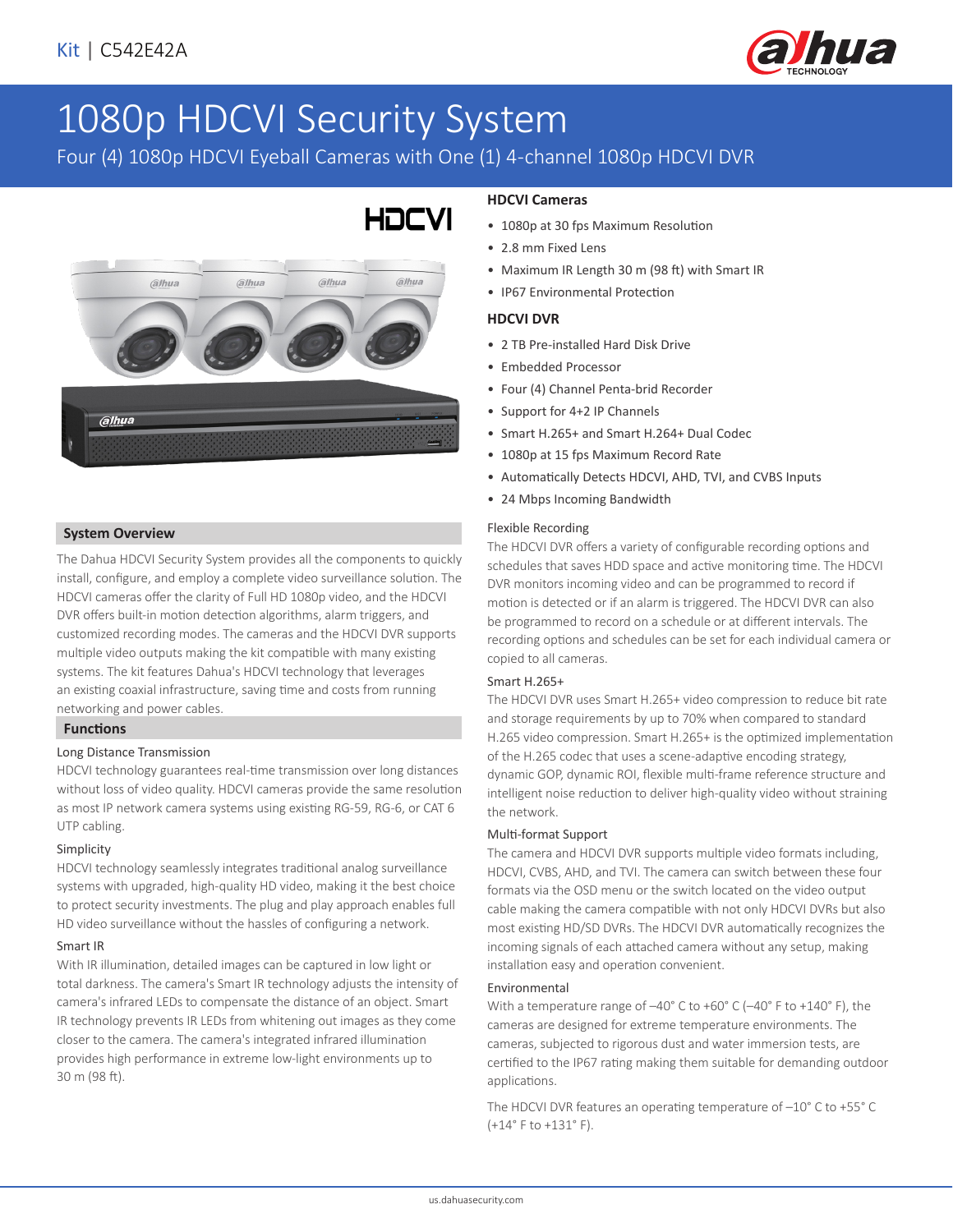### **Technical Specification**

#### **A211K02 1080p HDCVI Camera**

#### Camera

| 1/2.7-in. CMOS                                        |
|-------------------------------------------------------|
| 1920(H) x 1280(V), 2 MP                               |
| Progressive                                           |
| 1/30 s to 1/100000 s                                  |
| Color: 0.02 Lux at F1.85 (30 IRE)<br>O Lux with IR on |
| More than 65 dB                                       |
| Up to 30 m (98.04 ft)                                 |
| Auto, Manual                                          |
| 12                                                    |
|                                                       |
| Fixed Lens / Fixed Iris                               |
| Board-in                                              |
| $2.8$ mm                                              |
| F1.85                                                 |
| $103^\circ$                                           |
| 900 mm (35.43 in.)                                    |
|                                                       |

#### DORI<sup>1</sup> Distance

| Detect        | Observe       | Recognize     | Identify    |
|---------------|---------------|---------------|-------------|
| $(8$ ppf $)$  | $(19$ ppf $)$ | $(38$ ppf $)$ | $(76$ ppf)  |
| 37 m (121 ft) | 15 m (49 ft)  | 8 m (26 ft)   | 4 m (13 ft) |

#### Installation Angle

Range

Pan: 0° to 360° Tilt: 0° to 78° Rotation: 0° to 360°

#### Video

| Resolution                             | 1080p (1920 x 1080)                                                                                                             |                                                        |  |
|----------------------------------------|---------------------------------------------------------------------------------------------------------------------------------|--------------------------------------------------------|--|
| <b>Frame Rate</b>                      | 1080p at 30 fps<br>720p at 30/60 fps                                                                                            |                                                        |  |
| Video Output                           | One (1) BNC HDCVI High-definition Channel or<br>One (1) BNC CVBS, AHD or TVI Channel, switchable                                |                                                        |  |
|                                        | RG-59/U Coax                                                                                                                    | 720p: 800 m (2624.67 ft)<br>1080p: 500 m (1640.42 ft)  |  |
| Video Transmission <sup>2</sup>        | RG-6/U Coax                                                                                                                     | 720p: 1200 m (3937.01 ft)<br>1080p: 800 m (2624.67 ft) |  |
|                                        | CAT 6 UTP<br>(balun required)                                                                                                   | 720p: 450 m (1476.38 ft)<br>1080p: 300 m (984.25 ft)   |  |
| Day/Night                              | Auto (ICR), Manual                                                                                                              |                                                        |  |
| <b>OSD Menu</b>                        | Multi-language                                                                                                                  |                                                        |  |
| <b>BLC Mode</b>                        | BLC, HLC, DWDR                                                                                                                  |                                                        |  |
| <b>WDR</b>                             | Digital WDR                                                                                                                     |                                                        |  |
| Gain Control                           | AGC                                                                                                                             |                                                        |  |
| <b>Noise Reduction</b>                 | 2D                                                                                                                              |                                                        |  |
| White Balance                          | Auto, Manual                                                                                                                    |                                                        |  |
| Smart IR                               | Auto, Manual                                                                                                                    |                                                        |  |
| Certifications                         |                                                                                                                                 |                                                        |  |
| Safety                                 | EN55032, EN55024, EN50130-4<br>UL60950-1+CAN/CSA C22.2 No.60950-1                                                               |                                                        |  |
| Electromagnetic Compatibility<br>(EMC) | FCC CFR 47 FCC Part 15 Subpart B<br>ANSI C63.4-2014                                                                             |                                                        |  |
| Electrical                             |                                                                                                                                 |                                                        |  |
| Power Supply                           | 12 VDC ±30%                                                                                                                     |                                                        |  |
| Power Consumption                      | Maximum 3.3 W (12 VDC with IR on)                                                                                               |                                                        |  |
| Environmental                          |                                                                                                                                 |                                                        |  |
| <b>Operating Conditions</b>            | $-40^{\circ}$ C to +60° C (-40° F to +140° F),<br>Less than 90% RH<br>Initiate startup above $-40^{\circ}$ C ( $-40^{\circ}$ F) |                                                        |  |
| <b>Storage Conditions</b>              | $-40^{\circ}$ C to +60° C (-40° F to +140° F),<br>Less than 90% RH                                                              |                                                        |  |
| Ingress Protection                     | IP67                                                                                                                            |                                                        |  |
| Construction                           |                                                                                                                                 |                                                        |  |
| Casing                                 | Aluminium                                                                                                                       |                                                        |  |
| <b>Dimensions</b>                      | ø93.40 mm × 79.40 mm (ø3.68 in. x 3.13 in.)                                                                                     |                                                        |  |
| Net Weight                             | 0.27 kg (0.60 lb)                                                                                                               |                                                        |  |
| <b>Gross Weight</b>                    | 0.34 kg (0.75 lb)                                                                                                               |                                                        |  |

- 1. The DORI distance is a measure of the general proximity for a specific classification to help pinpoint the right<br>camera for your needs. The DORI distance is calculated based on sensor specifications and lab test results
- Identify classifications. 2. Transmission distance results verified by real-scene testing in Dahua's test laboratory. Actual transmission distances may vary due to external influences, cable quality, and wiring structures.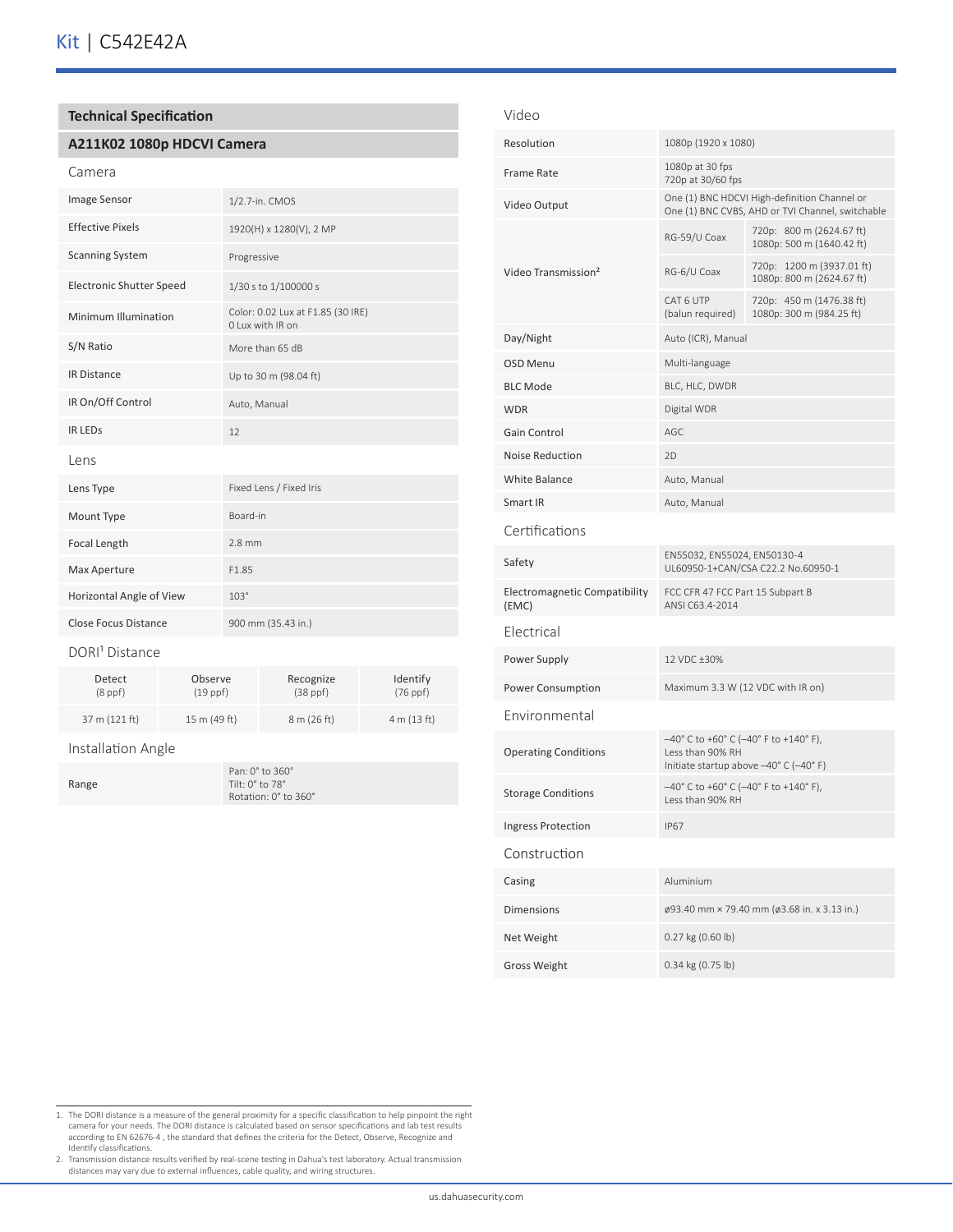## **X51B1H2 1080p H.265 Penta-brid HDCVI DVR**

| System                               |                     |                                                                                                                                 |  |  |
|--------------------------------------|---------------------|---------------------------------------------------------------------------------------------------------------------------------|--|--|
| <b>Main Processor</b>                |                     | <b>Embedded Processor</b>                                                                                                       |  |  |
| <b>Operating System</b>              |                     | Embedded LINUX                                                                                                                  |  |  |
| Interface                            |                     |                                                                                                                                 |  |  |
|                                      | Analog Camera Input | Four (4) Channels, BNC                                                                                                          |  |  |
| Preview Ability <sup>3</sup>         |                     | Channels 1 and 2:<br>5 M-N at 20 fps or<br>4 M-N, 1080p, 720p at 30 fps<br>Other Channels:<br>4 M-N, 1080p, 720p at 30 fps      |  |  |
| <b>HDCVI</b>                         |                     | 5 MP, 4 MP, 1080p at 30 fps, 720p at 60 fps, 720p at 30 fps                                                                     |  |  |
| <b>AHD</b>                           |                     | 5 MP, 4 MP, 1080p at 30 fps, 720p at 30 fps                                                                                     |  |  |
| <b>TVI</b>                           |                     | 5 MP, 4 MP, 1080p at 30 fps, 720p at 30 fps                                                                                     |  |  |
| <b>CVBS</b>                          |                     | <b>NTSC</b>                                                                                                                     |  |  |
| IP Camera Input                      |                     | $4 + 2$                                                                                                                         |  |  |
| Audio                                |                     |                                                                                                                                 |  |  |
| Input                                |                     | One (1) Channel, RCA                                                                                                            |  |  |
| Output                               |                     | One (1) Channel, RCA                                                                                                            |  |  |
| Two-way Talk                         |                     | Reuse Audio In/Out, RCA                                                                                                         |  |  |
| Recording                            |                     |                                                                                                                                 |  |  |
| Compression                          |                     | Smart H.265+, H.265, Smart H.264+, H.264                                                                                        |  |  |
| Recording<br>Resolution <sup>1</sup> |                     | 5 M-N (1296 x 1944), 4 M-N (1280 x 1440), 1080p, 1080N, 720p,<br>960H, D1, CIF                                                  |  |  |
| Record                               | Main<br>Stream      | 5 M-N at 10 FPS, 4 M-N at 15 fps, 1080N/720p at 30 fps                                                                          |  |  |
| Rate <sup>3</sup>                    | Sub<br>Stream       | D1 or CIF at 15 fps                                                                                                             |  |  |
| Maximum Incoming<br>Bandwidth        |                     | 24 Mbps                                                                                                                         |  |  |
| <b>Bit Rate</b>                      |                     | 32 Kbps to 6144 Kbps per Channel                                                                                                |  |  |
| <b>Record Mode</b>                   |                     | Manual, Schedule (General, Continuous),<br>MD (Video Detection: Motion Detection, Video Loss, Tampering),<br>Alarm, Intel, Stop |  |  |
| Record Interval                      |                     | 1 to 60 minutes (default: 60 minutes),<br>Pre-record: 1 s to 30 s,<br>Post-record: 10 s to 300 s                                |  |  |
| <b>Audio Compression</b>             |                     | AAC (first channel only), G.711A, G.711U, PCM                                                                                   |  |  |
| Audio Sample Rate                    |                     | 8 KHz, 16 bits per Channel                                                                                                      |  |  |
| Audio Bit Rate                       |                     | 64 Kbps per Channel                                                                                                             |  |  |

| Display                           |                                                                                                                                                                                 |  |  |
|-----------------------------------|---------------------------------------------------------------------------------------------------------------------------------------------------------------------------------|--|--|
| Interface                         | One (1) HDMI (3840 x 2160)<br>One (1) VGA (1920 x 1080)                                                                                                                         |  |  |
| Native Output<br>Resolution       | 1920 x 1080, 1280 x 1024, 1280 x 720                                                                                                                                            |  |  |
| Maximum Decoding                  | 4 Channels of 5 M-N at 10 fps<br>4 Channels of 1080p at 7 fps<br>4 Channels of 720p at 15 fps<br>4 Channels of 960H at 30 fps                                                   |  |  |
| Multi-screen Display              |                                                                                                                                                                                 |  |  |
| IP extension<br>mode disabled     | 1/4                                                                                                                                                                             |  |  |
| IP extension<br>mode enabled      | 1/4/6                                                                                                                                                                           |  |  |
| On-screen Display                 | Camera Title, Time, Video Loss, Camera Lock,<br>Motion Detection, Recording                                                                                                     |  |  |
| Network                           |                                                                                                                                                                                 |  |  |
| Interface                         | One (1) RJ45 (100 Mbps) Port                                                                                                                                                    |  |  |
| <b>Network Function</b>           | HTTP, HTTPS, TCP/IP, IPv4/IPv6, UPnP, RTSP, UDP, SMTP, NTP,<br>DHCP, DNS, IP Filter, PPPoE,DDNS, FTP, Alarm Server, P2P, IP<br>Search (Supports Dahua IP cameras, DVRs, NVS)    |  |  |
| Maximum User<br>Access            | 128 Users                                                                                                                                                                       |  |  |
| <b>Mobile Operating</b><br>System | IOS, Android                                                                                                                                                                    |  |  |
| Interoperability                  | ONVIF 16.12, CGI Conformant                                                                                                                                                     |  |  |
| Video Detection and Alarm         |                                                                                                                                                                                 |  |  |
| Alarms                            |                                                                                                                                                                                 |  |  |
| Trigger Events                    | Recording, PTZ, Tour, Video Push, Email, FTP, Snapshot, Buzzer<br>and Screen Tips                                                                                               |  |  |
| Video Detection                   | Motion Detection, MD Zones: 396 (22 $\times$ 18),<br>Video Loss, Tampering and Diagnosis                                                                                        |  |  |
| Playback and Backup               |                                                                                                                                                                                 |  |  |
| Playback                          | 1/4                                                                                                                                                                             |  |  |
| Search Mode                       | Time/Date, Alarm, MD, Intel, and Exact Search<br>(accurate to 1 second)                                                                                                         |  |  |
| <b>Playback Function</b>          | Play, Pause, Stop, Rewind, Fast Play, Slow Play, Next File,<br>Previous File, Next Camera, Previous Camera, Full Screen,<br>Repeat, Shuffle, Backup Selection, and Digital Zoom |  |  |
| Backup Mode                       | USB Device/Network                                                                                                                                                              |  |  |
| Storage                           |                                                                                                                                                                                 |  |  |
| <b>Internal HDD</b>               | One (1) SATA Port, up to 6 TB capacity                                                                                                                                          |  |  |
| Auxiliary Interface               |                                                                                                                                                                                 |  |  |
| <b>USB</b>                        | Two (2) USB 2.0 Ports                                                                                                                                                           |  |  |
| RS485                             | One (1) Port for PTZ Control                                                                                                                                                    |  |  |
| Electrical                        |                                                                                                                                                                                 |  |  |
| Power Supply                      | 12 VDC, 1.5 A                                                                                                                                                                   |  |  |
| Power Consumption                 | < 10 W, without HDD                                                                                                                                                             |  |  |

3. The M-N resolution refers to technology that allows a 1080p HDCVI DVR to accept a video signal from a 5 MP<br>or a 4 MP camera by sampling every other pixel on a horizontal line from the camera. The resulting recording<br>res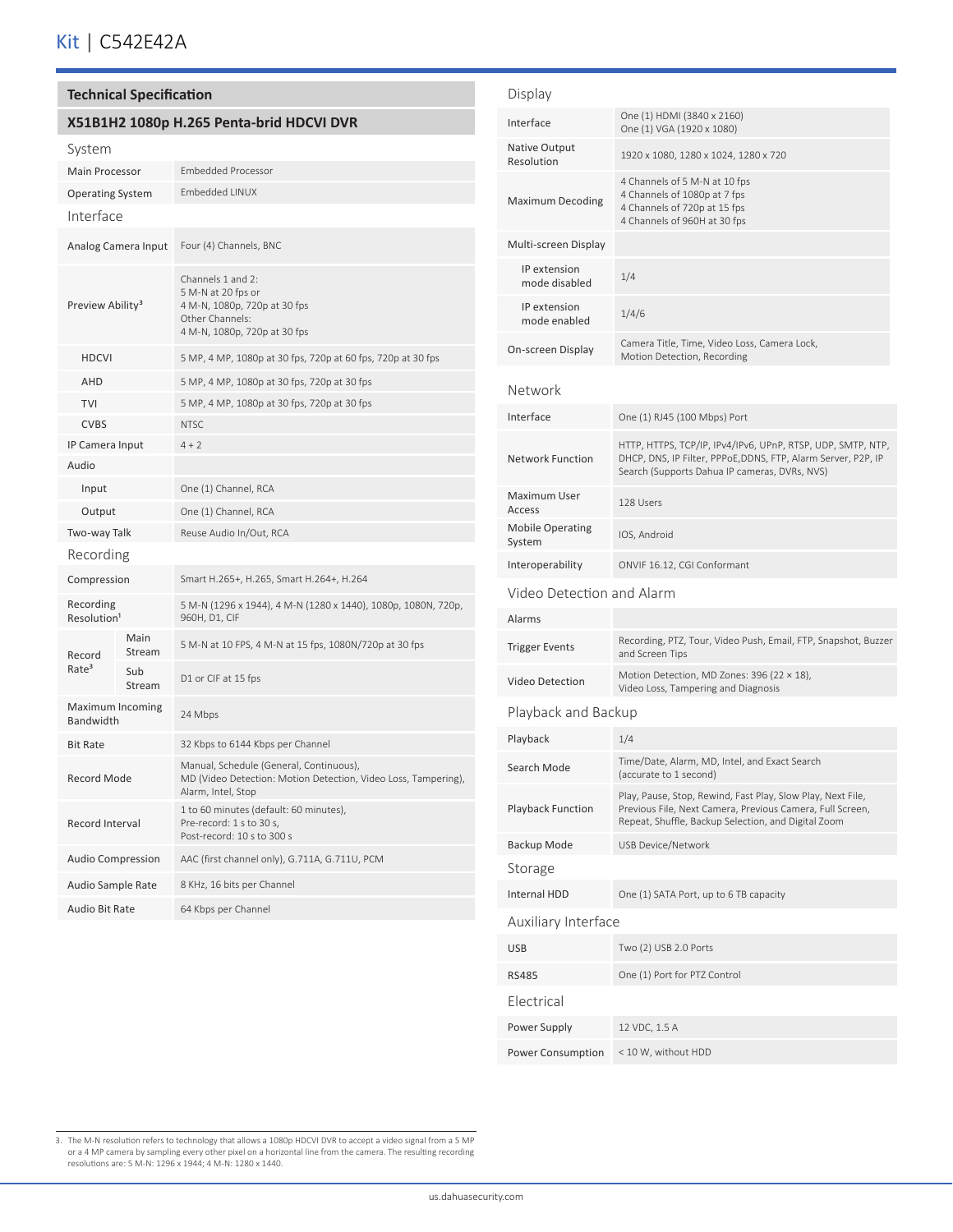#### **Technical Specification - 1080p Penta-brid HDCVI DVR, cont.**

| Construction                          |                                                                                                     |
|---------------------------------------|-----------------------------------------------------------------------------------------------------|
| Dimensions                            |                                                                                                     |
| <b>HDCVI DVR</b>                      | Mini 1U, 325.0 mm x 255.0 mm x 55.0 mm<br>(12.80 in. x 10.04 in. x 2.17 in.)                        |
| with PFH101<br><b>Rack Mount Tray</b> | 482.6 mm x 287.15 mm x 53.0 mm<br>(19.0 in. x 11.31 in. x 2.09 in.)                                 |
| Net Weight,<br>without HDD            | 1.10 kg (2.43 lb)                                                                                   |
| <b>Gross Weight</b>                   | 1.80 kg (3.97 lb)                                                                                   |
| Installation                          | Desktop or Rack-mount                                                                               |
| <b>Environmental</b>                  |                                                                                                     |
| Operating<br>Temperature              | $-10^{\circ}$ C to +45° C (+14° F to +113° F),<br>up to 55° C (131° F) with case fan, 10% to 90% RH |
| Storage<br>Temperature                | $-20^{\circ}$ C to +70° C (-4° F to +158° F), 0% to 90% RH                                          |
|                                       |                                                                                                     |

#### Certifications

| Safety                                 | UI 60950-1<br>CAN/CSA C22.2 No. 60950-1-07<br>EN 60950-1/IEC 60950-1                                                   |
|----------------------------------------|------------------------------------------------------------------------------------------------------------------------|
| Electromagnetic<br>Compatibility (EMC) | 47 CFR FCC Part 15 Subpart B:2016<br>EN 55032:2015, EN 61000-3-2:2014,<br>EN 61000-3-3:2013, EN 50130-4:2011 + A1:2014 |
| Immunity                               | FN 55024:2010 + A1:2015                                                                                                |
| Intelligence                           |                                                                                                                        |

The IVS features are operational only when the additional IP channel feature is not active. The HDCVI DVR supports only IVS or the additional IP channel inputs, both features cannot be in use simultaneously.

IVS triggers an alarm and takes a defined action for the following events:

#### Premium Features

HDCVI DVR supports IVS features on only two (2) channels simultaneously. Each channel supports up to ten (10) IVS rules.

| Tripwire                    | A target crosses a user-defined line.                                                                         |
|-----------------------------|---------------------------------------------------------------------------------------------------------------|
| Intrusion                   | A target enters or exits a defined perimeter.                                                                 |
| Abandoned/Missing<br>Object | A target leaves an object in designated area, or a target<br>removes an object from the same designated area. |

#### **Ordering Information** Type Part Number Description 1080p HDCVI Security System C542E42A • A211K02 1080p HDCVI IR Eyeball Cameras (x4) •  $X51B1H2$  4 Analog/CVI Inputs, 4 + 2 IP Inputs, 2 TB (x1) Camera Accessories, optional PFA13A-E Junction Box (For use alone) PFA152-F Pole Mount (For use with PFB204W wall mount) PFB204W Wall Mount (For use alone or with PFA152-E pole mount) DH-PFM321D-US 12 VDC, 1 A Power Adapter EUHA+12120-070D 12 VDC, 0.7 A Power Adapter (x4) DH-PFM800-4K 4K Passive HDCVI Balun HDCVI DVR HDCVI DVR<br>Accessory, optional PFH101 Rack Mount Tray **Package Contents** (individual devices ship with the following:) Product Material

| <b>HDCVI Cameras</b> | <b>Printed Manual</b><br>Printed Regulatory Guide<br>Plastic Wall Anchors with Screws (x3)<br><b>Mounting Template</b>                                                                                  |
|----------------------|---------------------------------------------------------------------------------------------------------------------------------------------------------------------------------------------------------|
| Storage Device       | Quick Network Guide<br><b>Printed Manual</b><br>Printed Regulatory Guide<br>Mouse<br>Adapter<br>Power Adapter with Power Cord<br>Ethernet Cable, RJ45<br>Alarm Cable<br>Molex Units (x3)<br>Screws (x4) |

#### **Camera Accessories**





PFA13A-E Junction Box



DH-PFM321D-US Power Adapter



PFA152-E



Pole Mount

**The Car Manufacture** 

DH-PFM800-4K 4K HDCVI Balun



EUHA+12120-070D Power Adapter

PFB204W Wall Mount





us.dahuasecurity.com